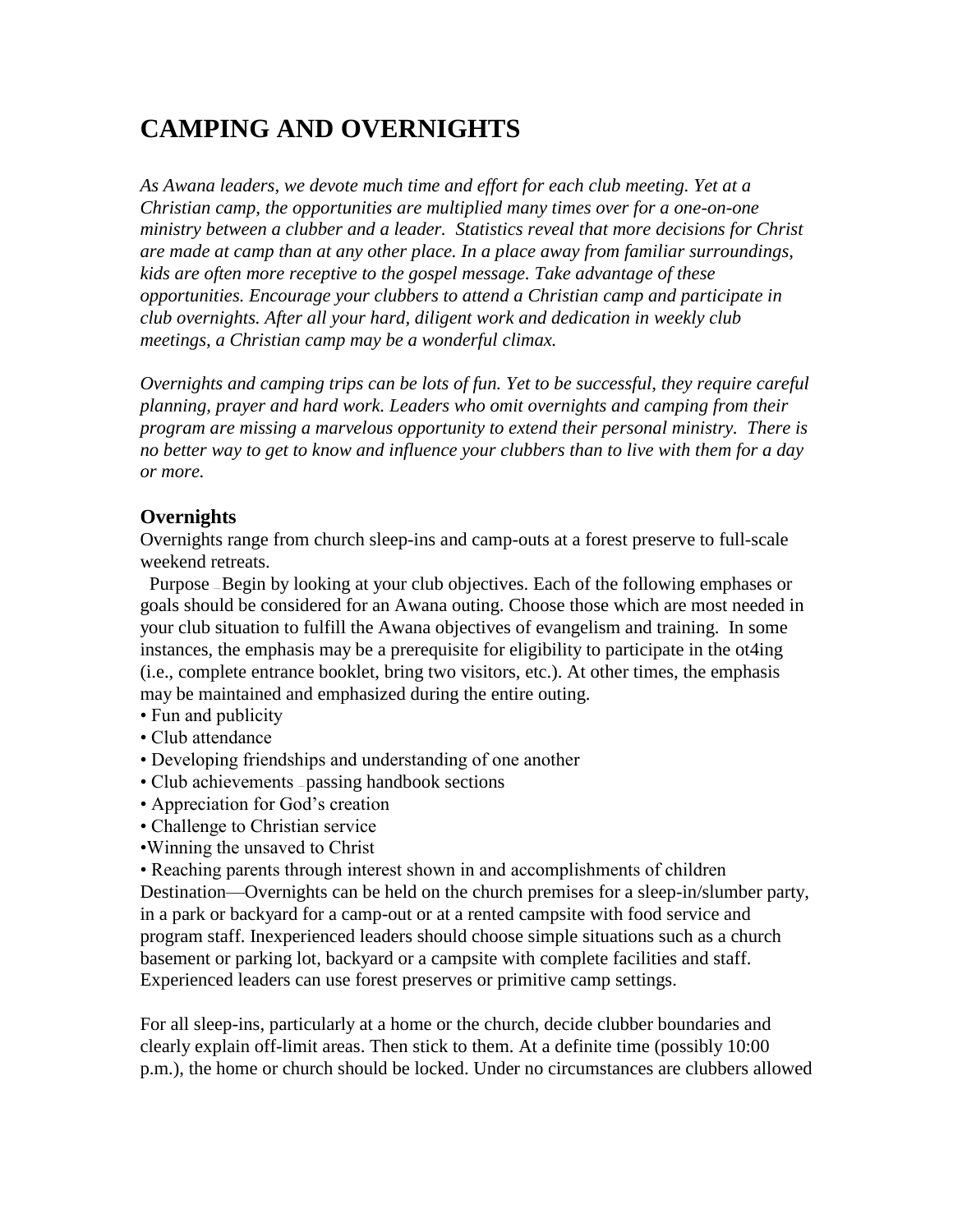to leave during the night. If an overnight is for both boys and girls, set up and maintain separate areas with proper supervision for each after lights out. If you choose to camp outdoors, obtain a list of camping areas from your State Conservation Department, Department of Natural Resources, Christian Camping international or American Camping Association. If you've never been to a site and are unable to check it in advance, talk to someone with firsthand experience. Descriptions of trails, campsites, etc., can be found in guidebooks, but verbal descriptions are usually more detailed. Contact the district ranger for information on fire permits, camping regulations, weather conditions and maps. If your plans are for the local woods or beach, check with the local police. Leaders experienced in outdoor camping may add an exciting dimension to overnights by using tents or tarps for sleeping accommodations. If a campsite with full facilities, including food service, cabins and program staff, fits your needs better, visit the site before your retreat. Become acquainted with the camp and its layout. Meet the camp director and staff. Discuss the camp rental agreement, menus and program details.

## **Overnights — Personnel and Leadership Responsibilities**

Recruiting leaders for your overnight is as essential as planning your schedule. Get a solid commitment from each leader for the entire outing, including preparation and cleanup time. If you find yourself without adequate, willing leaders, seriously consider rescheduling the outing for another date.

Leaders should be assigned definite duties, such as being responsible for grocery shopping, gathering firewood for cooking and camp fires, teaching crafts, assisting with activities, helping with cleanup or dishwashing, building evening camp fires, etc. If this is a leader's first overnight experience, assist him or her in the assigned responsibilities. Teen leaders might be assigned, for example, an hour and a half of games or the noon meal. Use teens especially for activities late in the evening when older leaders energy is about gone!

### Overnights — Preparation

Promotion — Promotion for your overnight or camping trip will determine how many clubbers participate. Good promotion excites, while poor promotion reduces interest drastically.

Most important in promotion is honesty. Don't mislead! Promote your outing for exactly what it will be. Give specific details of the schedule, program and activities. Pictures and slides featuring last year's outing add great appeal as do spot announcements and testimonials from former campers.

Promote with your overnight goals in mind. For example, a promotional piece might read: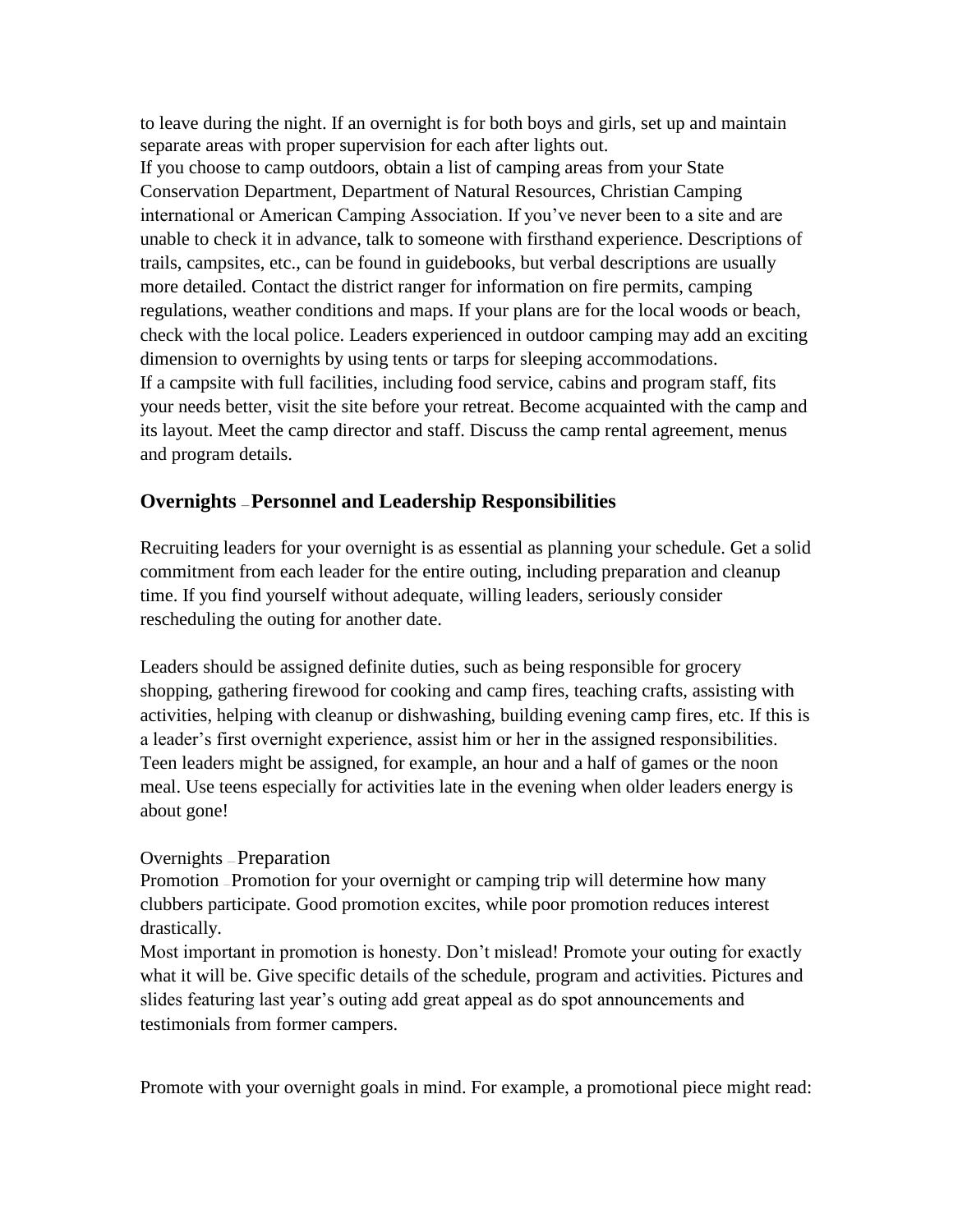"Great camping trip out in God's beautiful creation. Fun, sports, good food, Bible study and a super time together with friends and leaders.

Involve leaders in promotion — posters, fliers, club announcements or phone calls. If your purpose is to reach fathers (or mothers) and you're planning a father/son outing (or mother/daughter activity), make sure parents are contacted and invited by club leaders. Prepare informative, attractive fliers to send home with each boy or girl several weeks in advance.

Numbers — Determine as early as possible an approximate count of clubbers who will be attending. Plan to have two leaders for every 12 clubbers. Large groups should be split into smaller groups (if coed, have proportional men and women leaders).

Determine the cost per person — Sometimes the most exciting outings are those which don't cost much. Basic costs are food, transportation, insurance, equipment, rental of facilities and miscellaneous supplies. Figure the cost on a per clubber basis, taking into account how much your Awana club budget will cover. Do not charge leaders who are already paying for other incidental expenses.

A cancellation policy may be necessary it you attend a camp which requires reservations. If applicable to your situation, consider requiring full payment in advance with no refunds or cancellations. You may choose, however, to refund fees for emergency cancellations only, if the camp allows some deviation from the final reservation count.

Brief parents and obtain permission slips — Send home permission slips which must be signed by a parent and returned a week or two prior to the outing. Include information on how parents can reach children in case of emergency. In addition, give each clubber a list of items to bring. A sample list for clubbers on a one-night, one-day outdoor overnight follows:

- 1. Sleeping bag (or blankets) and pillow
- 2. Toothbrush, comb, etc.
- 3. Warm clothes (extra, if wet weather), hat
- 4. Swimsuit and towel
- 5. Bible, notebook, pen
- 6.Sports gear (fishing pole, bat, etc.)

Plan transportation — Are you using the church bus? Leaders' cars? Rental buses? Make transportation arrangements several weeks prior to the trip. Then a few days before you plan to leave, confirm your arrangements. Confirm your return trip plans also. Be sure to return promptly, as parents will greatly appreciate not waiting or worrying.

Acquire and pack equipment — Gather cooking gear, tents, personal supplies, first-aid kit, repair tools, game equipment and other needed items.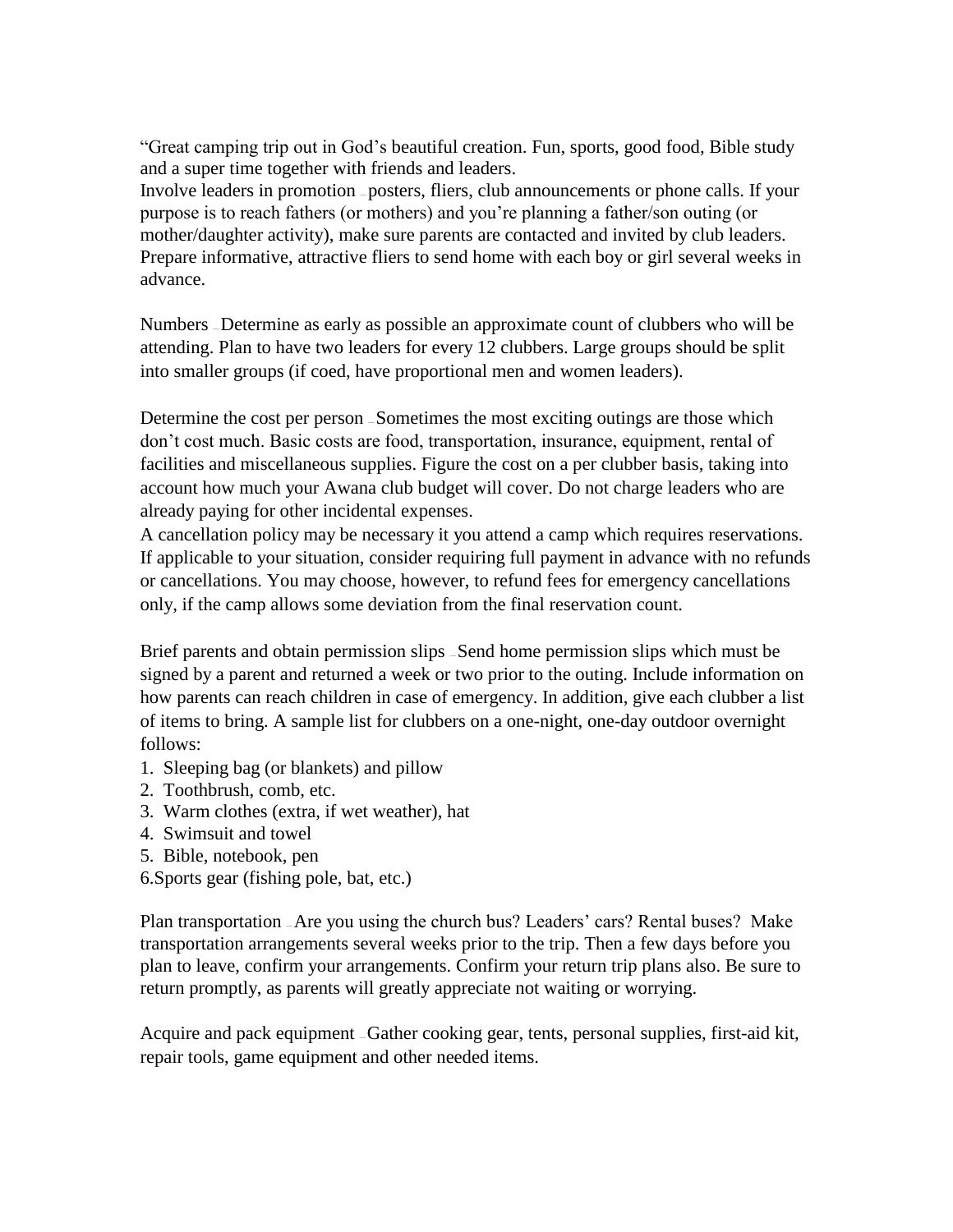First-aid supplies — A first-aid kit is a must for an overnight camping trip. The bother of bringing it is nothing compared to the benefit of having a bandage or aspirin when needed. Here's a suggested list of first-aid supplies. Add or subtract as needed in your particular situation.

- 1. Box of bandages
- 2. Box of butterfly bandages
- 3. 15 sterile gauze pads 4" x 4" and/or 2" x 2"
- 4. A roll of 1" adhesive tape
- 5. A roll of gauze
- 6. Antacid tablets
- 7. Aspirin
- 8. Small scissors
- 9. A moleskin (for blisters and potential blisters)
- 10. Antiseptic

Askone leader to assume responsibility for maintaining and administering the first-aid kit. Impress upon him or her the importance of keeping it clean and dry (plastic bags help). He or she should be available to the clubbers at all times. Make sure clubbers understand whom to see and what procedures to follow for first aid.

# **Overnights** — **Cooking and Eating**

Much of your campers' evaluation of an overnight depends on how they liked (or disliked) the food.

But before you plunge into planning menus, consider your various choices.

1. Food service (as part of the camp agreement) takes care of all meal planning and cooking. Talk with camp foodservice personnel in advance so both of you know what the other expects.

2. Experienced cook plans and prepares meals. Whether at a campgrounds, the church, or your backyard, this person heads up all cooking and meals. Food is either prepared on site or beforehand at a home or church kitchen.

3. Awana leadership at overnight prepares meals. The rule of thumb is START SIMPLE! Don't attempt anything for the first time on an overnight. Prepare whatever you do best, whether sandwiches and chips for lunch or the "works" prepared over a campfire

# **Cooking Equipment**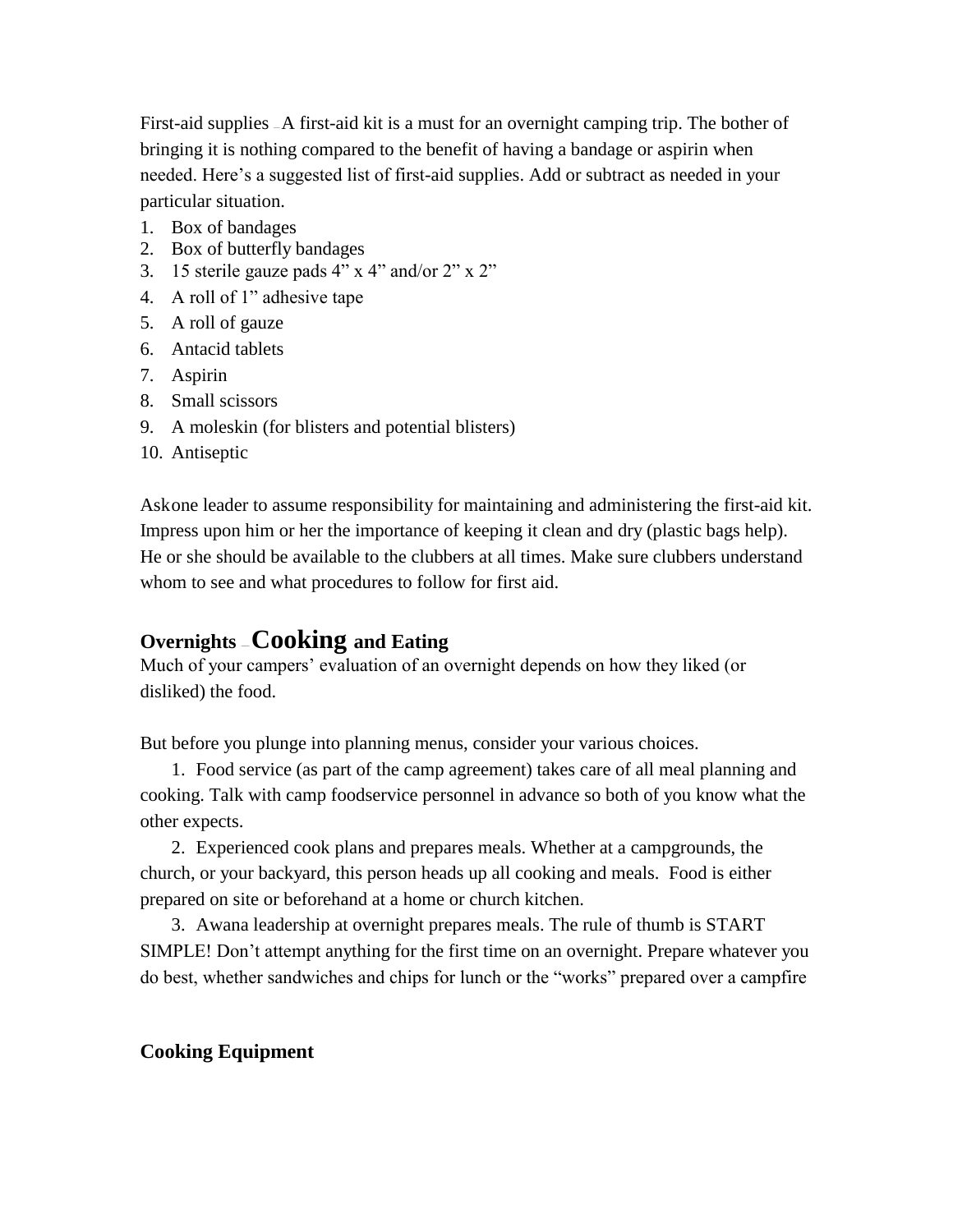The cooking equipment you bring on a camp-out depends on how fancy or elaborate your meals will be. One-pot meals are usually the most convenient. For a group of 15 or less (and depending on your menus), bring:

- 1. A large, lightweight pot, approximately 2 'h gallon capacity
- 2. A large, long-handled spoon
- 3. A spatula
- 4. A lightweight frying pan
- 5. Cans with wire handles for making hot drinks
- 6. A large (5 gallon) water jug (if water isn't readily available)
- 7. A grill for placing pots over a tire (it gas camp stove is not available)
- 8. Liquid soap (for use on bottom and sides of all pots put over an open tire for easier cleanup). Cleanup is always easier if you remember to bring soap and scrub pads. While campers are eating and relaxing, heat water over fire for washing dishes. Large pot cleans easily when filled with water to soak.

# **Stoves or Fires**

Check the rules governing the area in which you plan to camp. If tires are allowed, bring a saw (axes or hatchets are dangerous with groups of kids). Also bring a camp stove in case of rain or limited firewood. If you are not experienced cooking over an open fire, use a camp stove.

# **Overnights — Spiritual Highlights**

Spiritual growth and decisions at an overnight or camping trip are the most exciting results of all! These are the things that will last and count for eternity. Prepare enthusiastically and prayerfully as you plan a Bible challenge to climax the evening activities. In addition, your program schedule should include the following ingredients. (For sleep- ins at the church, modify guidelines to fit your particular situation.)

Prayer upon departure and before meals — Before you leave, pray as a group for safety and God's leading. Let clubbers know that you as leaders have put the overnight in God's hands. Pray before eating -even if meal times seem hectic. Many clubbers from unsaved homes are not accustomed to praying before meals. They need to see Christian life in action.

Campfire and/or devotions — Campfire memories linger in clubbers' minds for years. Devotions can include singing, testimonies, skits, a film (if indoors) and a Bible lesson.

Cabin or tent devotions — After everyone is settled in his or her sleeping bag, briefly discuss the evening message and what it meant to individual clubbers. Although this time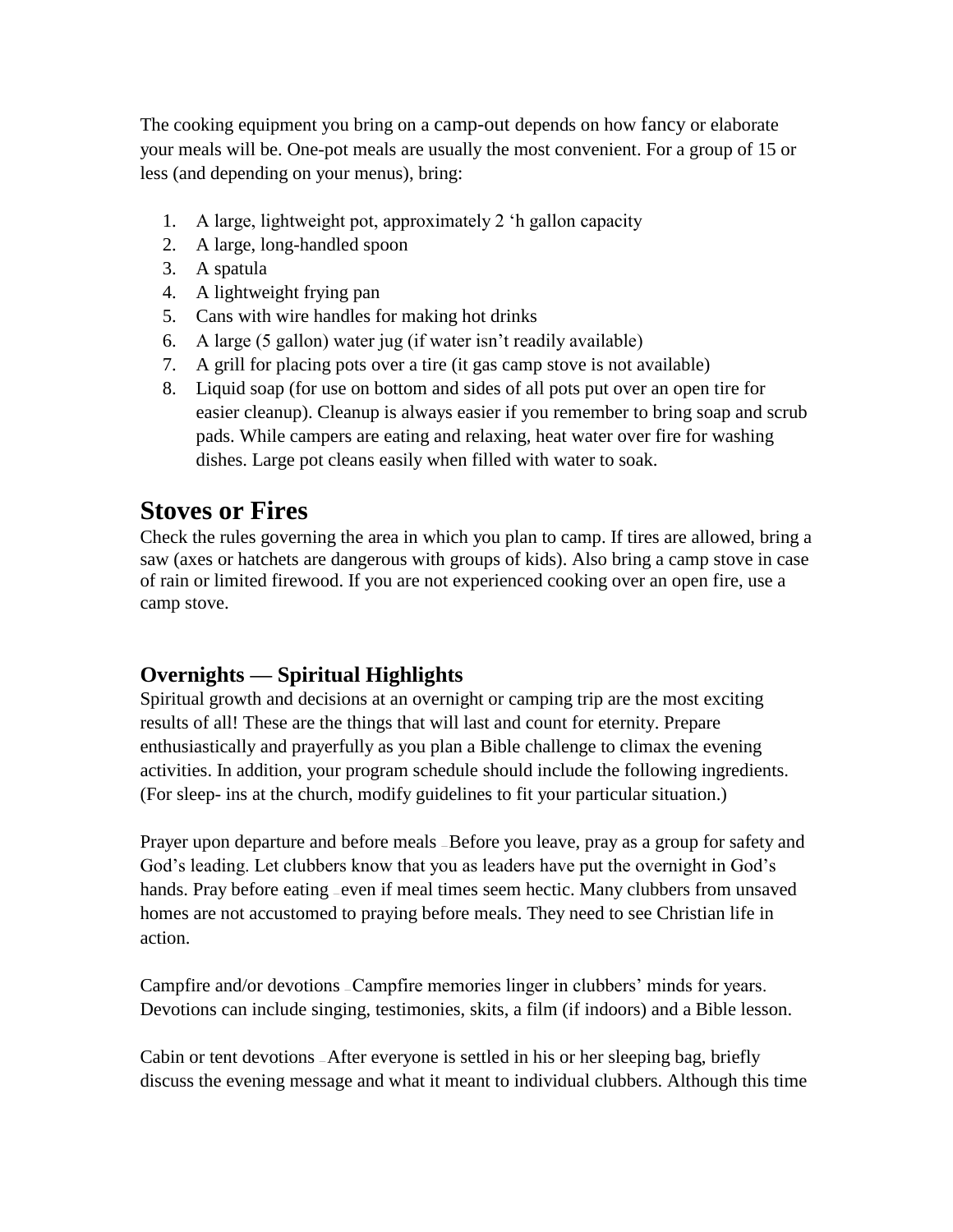should only last 10-15 minutes, encourage each clubber to share his or her thoughts. Close with prayer, again encouraging each child to participate.

Morning Bible study — After breakfast, give the announcements for the day, then spend some time in lively singing and prayer. The Bible study should be a continuation of the thoughts shared at the campfire the previous night.

Follow-up of spiritual results — This must begin immediately. The spiritual impact on clubbers' lives should be noted, recorded and followed up with care. Plan follow-up before the overnight, just as you would for a club-night decision. Always counsel a child who accepts Christ as Savior or makes a lifelong decision to serve Him. A clubber should receive prompt attention by an adult who cares specifically for his or her needs.

## **Overnights** — **Considerations**

Leader and clubber responsibilities — Everyone should know his or her responsibilities and behavior requirements ahead of time. Each leader should be alert for opportunities to share his or her life and the Word of God with clubbers. Assign at least one counselor (leader) to every sleeping area. The overnight will not accomplish your in- - tended purpose if leaders and clubbers sleep in separate areas and do not play and eat together.

Establish a lights out and all quiet policy — Around 10:30, if separate areas for sleeping are available, sleepy (older?) leaders may take younger and/or tired campers to their sleeping area. But many clubbers won't want to go to bed early. Use your teen leaders to really tire out clubbers with active games. By midnight or a previously agreed upon time, all campers should be in their sleeping bags. Once clubbers are settled down to sleep, allow for only a few minutes of talking. (Leaders must exercise discretion when a group is conversing about spiritual matters. Consideration, though, must also be shown those who are already sleeping.) If clubbers are allowed to stay awake and talk long after their normal bedtime, they will be less alert the next day.

Evaluation — If your overnight is properly planned with specific goals, its ministry should continue long after the outing is over. Evaluations need not be lengthy. But they give a good start for planning the next overnight. They also allow each person to feel a more responsible part of the group. Sometime during the last day of the overnight or during the ride home, schedule a time for evaluation. This can be done through a written questionnaire about likes and dislikes or even by a show of hands. Ask specific questions such as: What was your favorite meal? Which activity did you enjoy most (and least)? How many of you liked breakfast this morning? What did you learn in our Bible lessons?

## **Planning Guide** —

1. Purpose 10. Transportation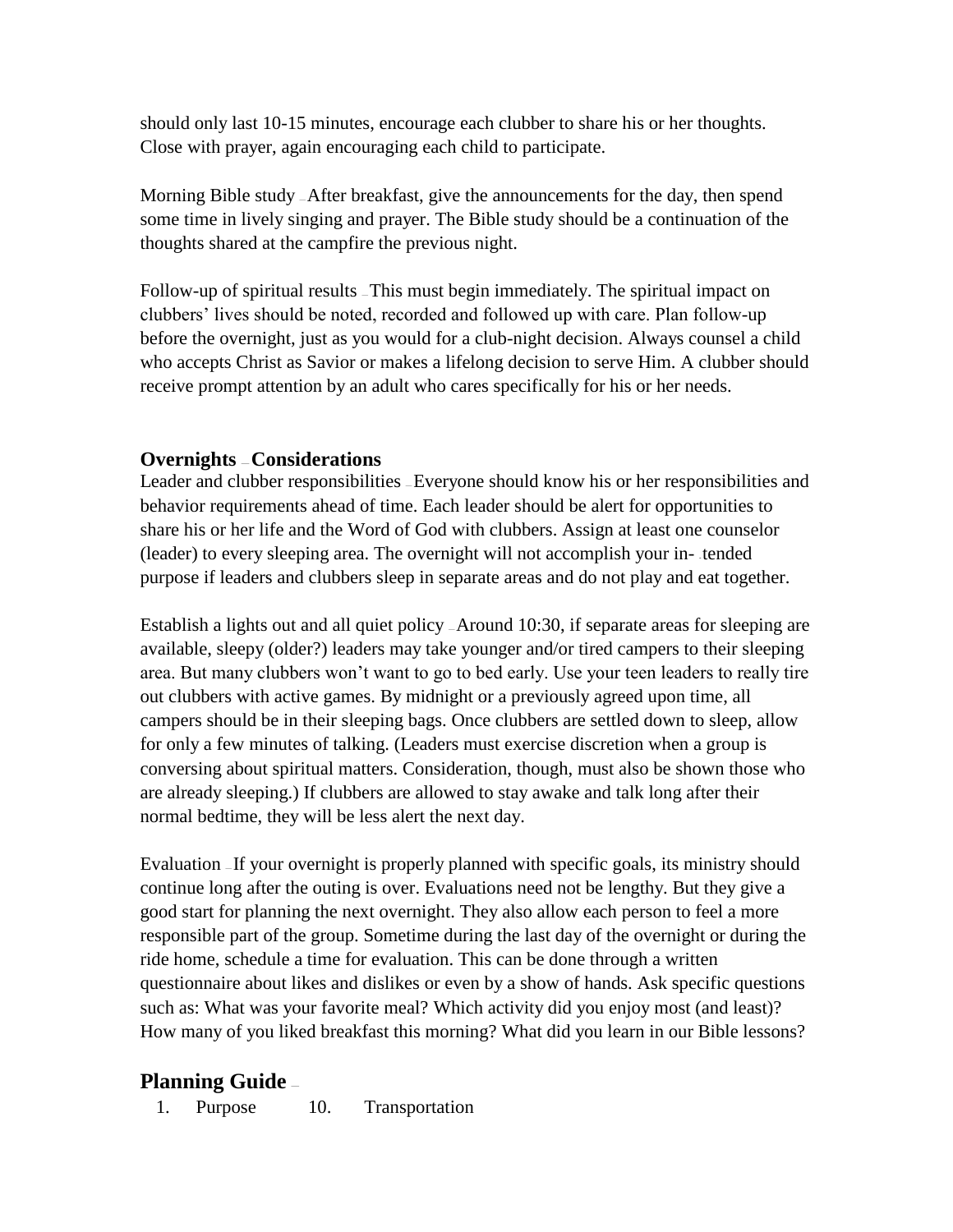- 2. Personnel/jobs11. Insurance
- 3. Program 12. Equipment
- 4. Place 13. Permission slip
- 5. Date 14. items to bring
- 6. Budget/cost/person 15. Camper list
- 7. Other requirements 16. Departure/arrival times
- 8. Promotion
- 9. Food

# **Options for Overnights**

Girls' slumber party at church Overnight at a farmer's barn or field Plastic tent overnight at a state park Small group (team/handbook group) overnight in a leader's backyard Small group overnight in a leaders family room Overnight at a retreat center Overnight at a Christian camp Overnight at a county park or forest preserve River float trip and overnight Winter overnight in heated cabins at a Christian camp Handbook finishers' overnight Boys' church gym overnight Canoe trip overnight Handbook camp overnight (see details later in this section) Kite marathon overnight Mother/daughter overnight Father/son overnight Bike trip overnight Contest winners' overnight

## **Overnights** — **Sample Schedules**

Outdoor Overnight

### **Friday**

3:00 p.m. — Two or three leaders leave for site (one hour away) to begin preparing dinner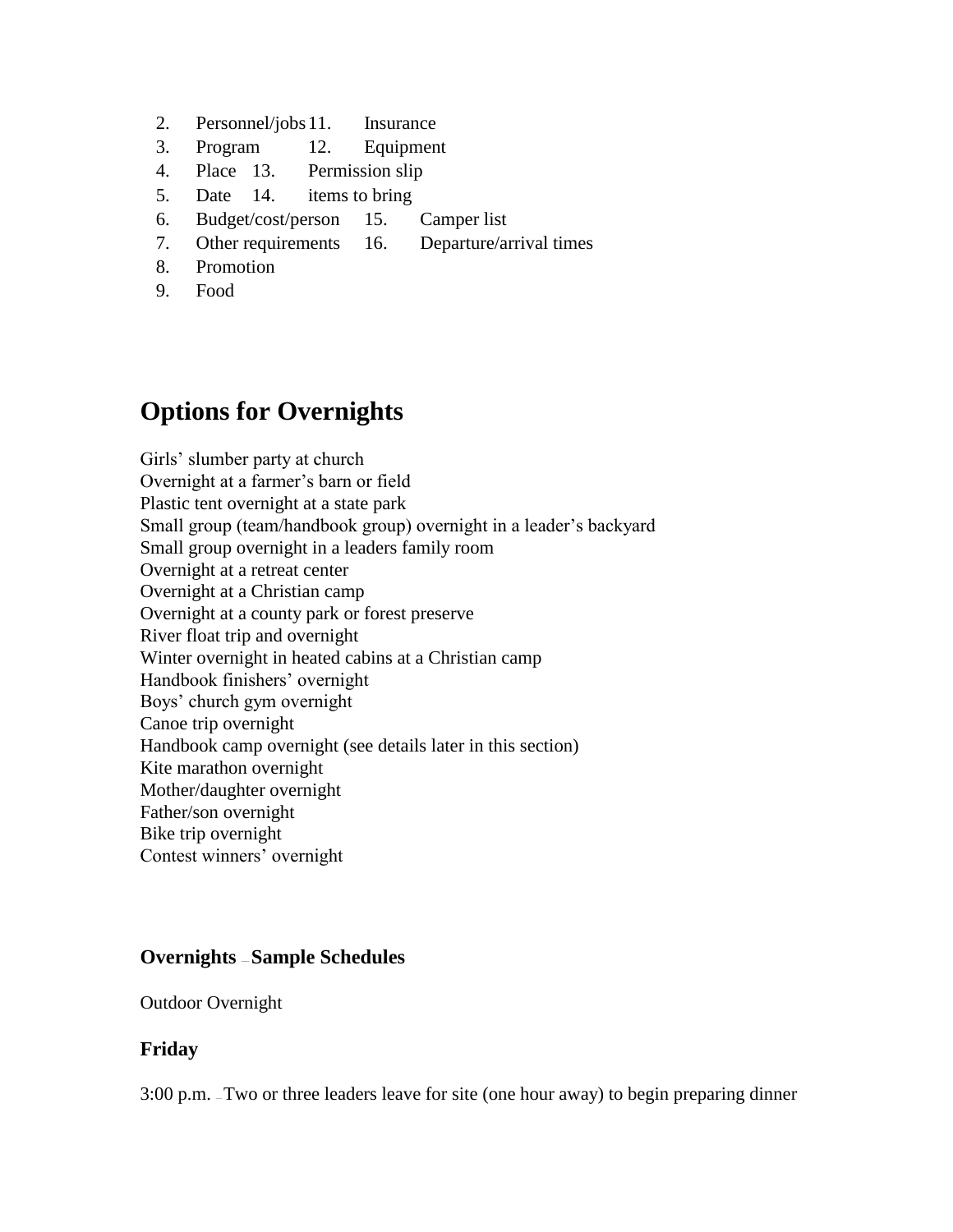4:00 p.m. — Clubbers and leaders meet at church 5:00 p.m. — Arrive at campsite, set up camp, eat dinner, cleanup 6:30 p.m. — Group activity 8:30 p.m. — Night hike organized by forest ranger or leader who knows area well 9:00 p.m. — Campfire, devotions, snack 10:30 p.m. — Bedtime for clubbers and leaders who choose to retire early AND Late-night active games (indoors, if possible) planned by teen leaders for clubbers who want to stay up 12:00 (midnight) — Everyone in tents/cabins 12:30 a.m. — ALL QUIET

#### **Saturday**

7:15 am. — Two leaders begin preparing breakfast 8:00 a.m. —Breakfast 8:45 a.m. — Morning Bible study 9:30 am. — Softball, soccer, volleyball, etc. OR Fishing, canoeing, boating OR Free time (OR any combination of above

Church Overnight

### **Friday**

6:00 p.m. — Game time 7:30 p.m. — Handbook section passing 8:00 p.m. — Group activities and games 9:30 p.m. — Campfire (fireplace), devotions, snack, film 10:30 p.m. — Early bedtime for clubbers who choose to retire early AND Late-night active games planned by teen leaders for clubbers who want to stay up 12:00 (midnight) — Everyone in sleeping areas

12:30 a.m. — ALL QUIET

### **Saturday**

7:15 a.m. — Two leaders begin preparing breakfast 8:00 a.m. — Breakfast and morning Bible study 9:00 a.m. — Group activities and/or crafts 10:30 a.m. — GO HOME

### **Overnights** — **Activities**

Plan games and activities for your overnight to be even more exciting than those on a regular club night. Remember, you are not restricted to the typical club night time limit. Instead, take advantage of the lengthy game periods and activity slots. Use the outdoors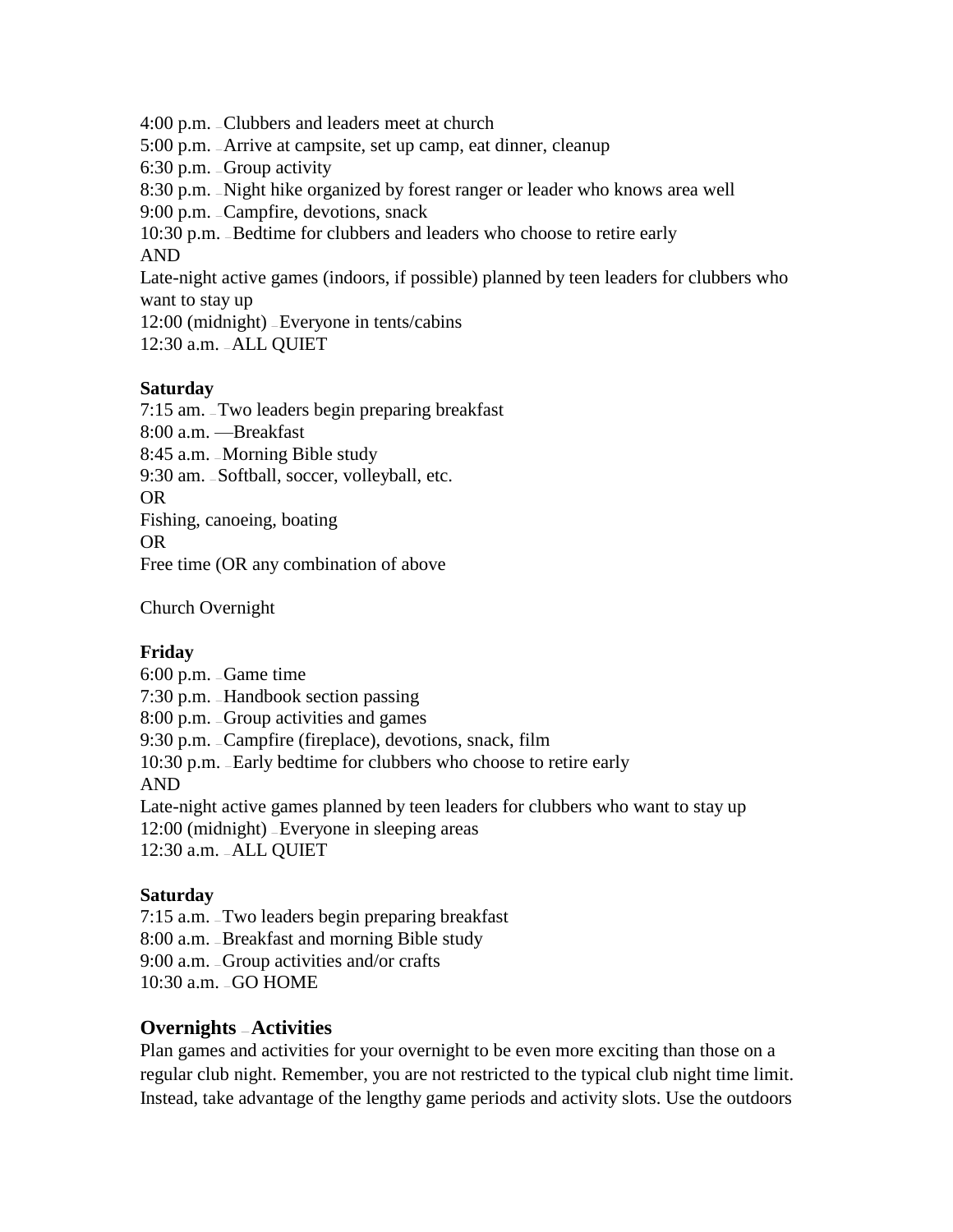and wide-open space to the fullest. And use teen leaders to their highest potential by training and challenging them to conduct games. This gives leaders a chance to catch their breath and work on other necessary details.

Most importantly, PLAN MORE ACTIVITIES THAN YOU THINK YOU NEED! Fit activities generously into your schedule. It is better to have too many planned than not enough!

Fun and mixer games — Such events help clubbers relax and enjoy each other and should be played early in the outing.

Free time – Offer clubbers a choice of boating, swimming, hiking, volleyball or just fooling around. Make sure each area (especially the lakefront and archery) is well supervised by competent adults.

Lakefront activities – If the weather is warm and your outing is held at an appropriate location, schedule an afternoon water carnival. Look in *The Best Awana Games Ever!* for water games. Do not attempt waterfront activities without sufficient adult swimmers/lifeguards.

Handbook activity time — Set up stations with prepared leadership at each. Clubbers, with their handbooks, rotate stations that feature handbook sections they need to complete.

Group activity sports — For keen competition and interest, keep the same teams together throughout the entire outing. Look in *The Best Awana Games Ever!* for outdoor game ideas.

Here are some suggestions. Look In the *The Best Awana Games Ever!* **book** for additional Ideas.

• CAN YOU FOLLOW DIRECTIONS? –Plan this funny game to get things going! It's a great icebreaker.

This is a timed test. You only have five minutes.

- 1. Read everything carefully before doing anything.
- 2. Write your name in the upper right-hand corner of this paper.
- 3. Circle the word "name" in the second sentence.
- 4. Draw five small squares in the upper left-hand corner.
- 5. Mark an "X" in each square.
- 6. Sign your name under the title of this paper.
- 7. After the title write, "Yes, Yes, Yes."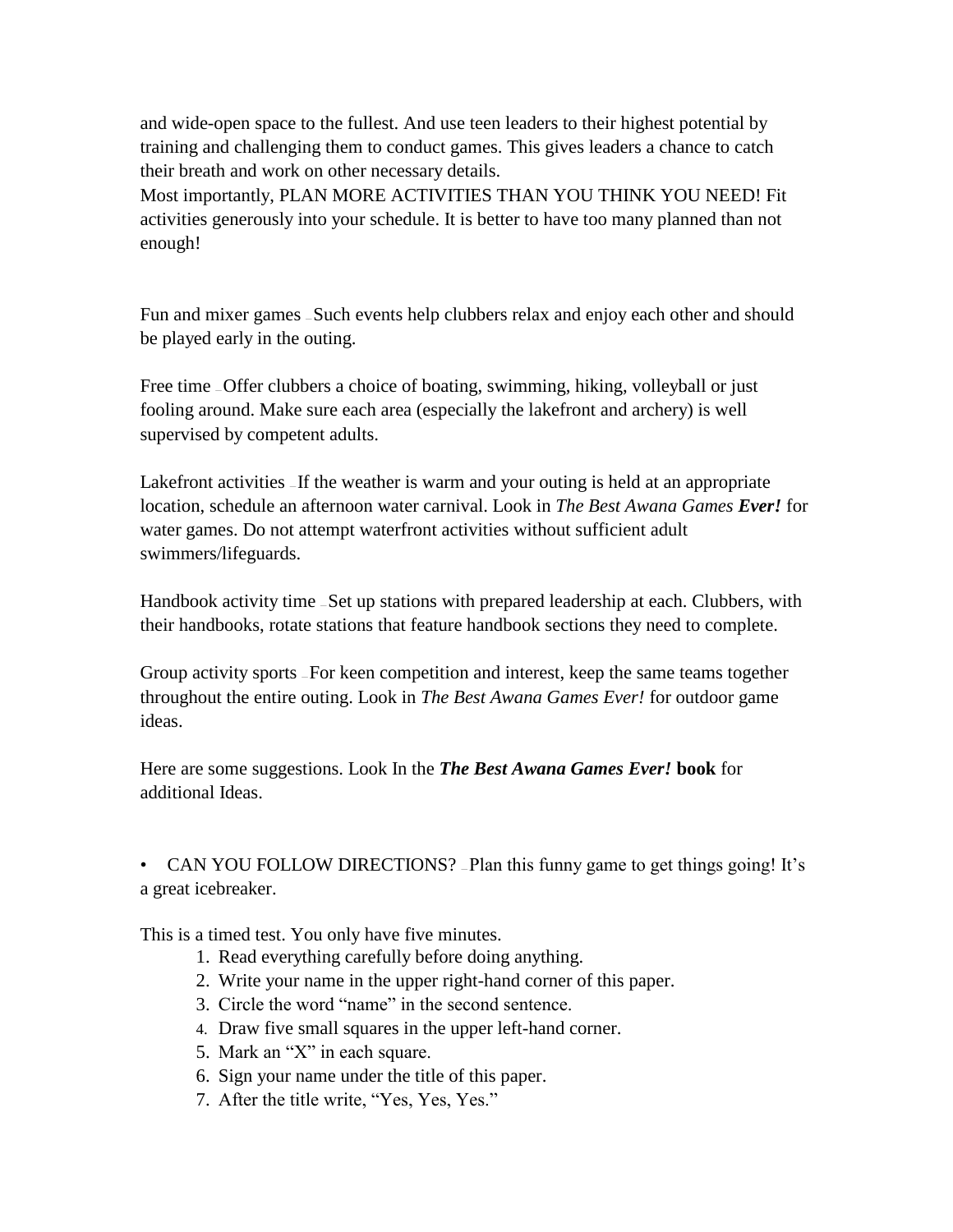- 8. Draw a circle completely around sentence number seven.
- 9. Print a "5" in the lower left corner of this paper.
- 10. Draw a triangle around the "5" you just printed.
- 11. Add 703 to 66 on the back of this paper.
- 12. Draw a rectangle around the word corner in sentence four.
- 13. Loudly call out your first name when you get this far along.
- 14. If you have followed directions carefully to this point, loudly call out "I have."
- 15. On the reverse side of this paper, add 8,950 to 30.
- 16. Draw a circle around your answer and put a square around the circle.
- 17. Count from 10 to 1 backwards in your normal speaking voice.
- 18. Punch three small holes with your pencil in the top of this paper.
- 19. If you are the first person to reach this point, LOUDLY call out, "I AM THE FIRST PERSON TO THIS POINT, AND I AM THE LEADER IN FOLLOWING DIRECTIONS."
- 1. Now that you have finished reading everything carefully, do only as suggested in sentence two.

• **CONFUSION** – Provide an instruction sheet and any needed items (bubble gum, pencil) for each leader and clubber. Instruct clubbers that all the following items must be completed by someone not on his or her own team. Involve as many leaders and clubbers at one time as possible.

1. Have a clubber do five push-ups for you. Have that person sign his or her name here

3.Do 25 'jumping jacks" and have someone count them for you. Have that person sign here  $\overline{\phantom{a}}$ 

4. Recite the "Pledge of Allegiance" to the flag as loudly as you can. Ask someone to listen to you and sign here

5. Leapfrog over someone five times. Ask that person to sign here\_\_\_\_\_\_\_

\_\_\_\_\_\_\_\_\_\_\_\_\_\_\_\_\_\_\_

\_\_\_\_\_\_\_\_\_\_\_\_\_\_\_

6. At the beginning of the game, you were given a piece of bubble gum. Chew it up (if you haven't already) and blow a bubble. Find someone who will watch you and have' that person sign here

- 7. Get 10 different autographs (first, middle and last names) on the back of this sheet.
- 8. Unlace someone else's shoe, lace it up and tie it. Have that person sign here

<sup>2.</sup>Play "Ring Around the Rosy" with someone and sing out loud. Have that person sign here\_\_\_\_\_\_\_\_\_

<sup>9.</sup> Have someone remove a hair (over four inches long) from his or her head and give it to you, and have that person sign here

<sup>10.</sup> Get someone to do a somersault, and then sign his or her name here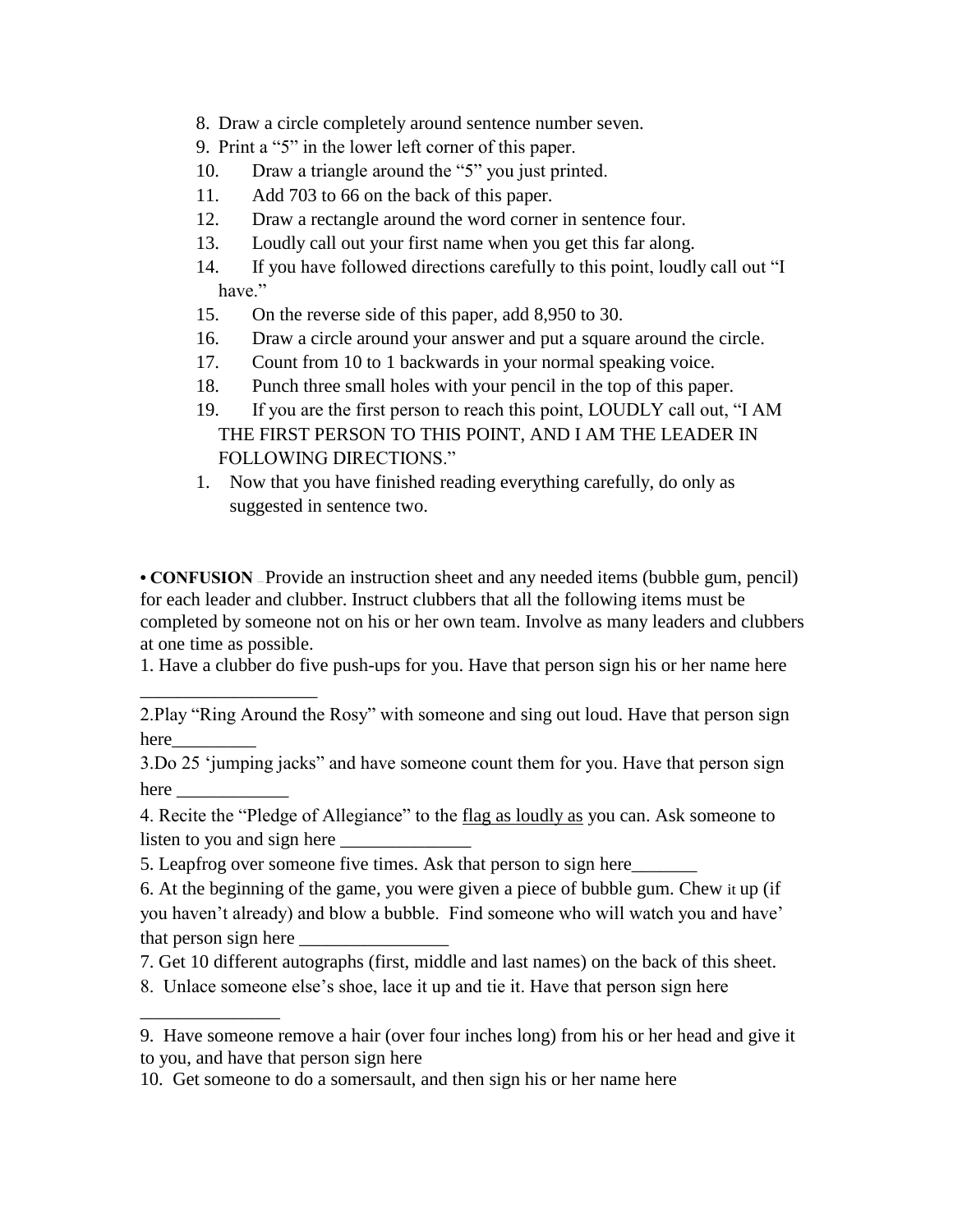**CIRCLE BASEBALL** — This game includes a home plate, one base and two teams. A batter stands at home plate. The pitcher, a leader from the same team as the batter, stands anywhere. Each player gets only one pitch. When the ball is hit, the player runs to the base. He or she is either out or gets a hit. If he reaches the base safely, he or she scores a run and goes to the dugout. If a fielder catches the ball on the fly or throws the batter out at the base, the batter is out. Maximum of three outs, or five runs, per inning. There are no foul ball rules.

**INDOOR SCAVENGER HUNT** – Clubbers hunt for the following items. (The team that finishes first wins. Restrict the activity to areas not off-limits.)

- 1. 2 left shoes without laces
- 2. 1 pair of white socks
- 3. 1 pair of blue socks
- 4. 1 handkerchief
- 5. 1 quarter
- 6. 1 penny
- 7. 2 strands of hair (at least 4")
- 8. 2combs
- 9. 1 belt
- 10. 1 nickel
- 11. 1 dead fly
- 12. 1 pair of shoelaces

• ULTIMATE FRISBEES — Ten clubbers from each team play on the field at once. Substitutions may be made at any time. This game is a combination of football and soccer. Players pass a flying disc such as Frisbee® to teammates in order to advance down the field toward their goal. To score a goal, players must pass the flying C disc to a team member across the goal line into the end zone. Players cannot run with the flying disc. Once a player catches the flying disc, he or she must stop immediately. The flying disc changes teams if it is intercepted by the opposite team, if a pass is incomplete, or if the flying disc is caught out-of-bounds. One point is scored for each goal.

**• GUESS THE DRAWING** — Set up two tables on opposite sides of the play area. Supply each table with scrap paper and pens, markers or crayons. Prepare slips of paper with various items written on them. Divide players into two teams positioned around their respective tables. Each team sends a representative to the center of the room. A leader shows both clubbers a card with an item written on it. Without talking, the two clubbers return to their tables and begin illustrating the item on a piece of paper. The first team to identify the item wins. Play again with a different artist. Be prepared with an ample number of cards. Use a combination of abstract concepts (i.e., Council Time), proper nouns (i.e., Mrs. Smith), and ordinary objects (i.e., award badge).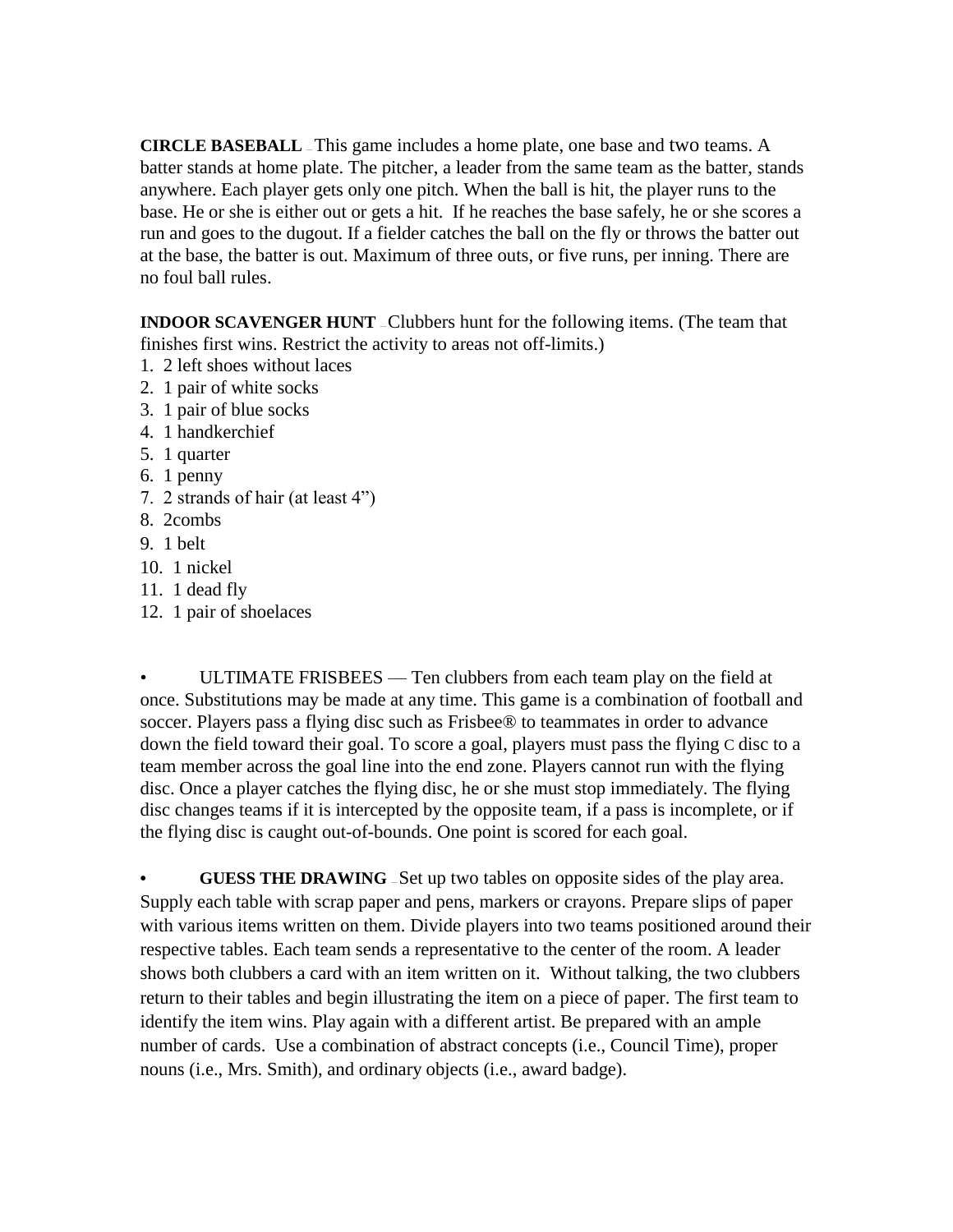**• BALLOON BLAST** — Mark boundaries and place an equal number of water balloons at opposite ends of the playing area. Plastic garbage cans or kiddie pools are ideal for water balloon storage. Divide clubbers into two teams of at least five players each. Each team chooses a captain. Players from each team (including captains) start with one water balloon each. All team members (except the captain) place one hand on another player's shoulder, forming a continuous circle around their captain, and hold a balloon in the other hand. When the whistle blows, teams maneuver in any manner they choose. The ring of protection around the captain, however, must never be broken. Then the captain is the only shooter on the team. He or she throws balloons at the other team. When he or she has thrown the balloon, players in the ring supply him or her with a new one. At any time, a team may return to its home base and pick up more water balloons. Each player, however, is still only allowed to carry one balloon. A point is scored each time a captain directly hits the opposing captain. Mere splashing of water on the captain does not count. The water balloon must break upon hitting the opposing captain. Once a direct hit on a captain has been made, both teams return to reload. Play resumes with a change of captains on both teams. Team members may block incoming balloons in any way possible. At all times, however, all players must keep one hand on another player's shoulder. If a player lets go of the player in front of him or her for more than a brief momentary slip, the opposing team gets one point.

#### **Christian Summer Camps**

 Christian camps are unique! Your clubbers have opportunity to observe Christianity in action through godly leadership 24 hours a day. Through carefully selected Bible lessons about God and His love, your clubbers are motivated to live for Christ. Christian camps offer new experiences in outdoor fun and an ideal place to establish lifelong friendships. Many missionaries, pastors, Sunday school teachers and club leaders ministering around the world today made their decision to serve Christ at a Christian camp.

Try the following ideas to promote camps in your club.

 Camp wonder box — Buy wonder box prizes that kids can use at camp. Include a flashlight, a can of insect repellent, a sleeping bag (if funds allow), a fishing pole and other similar items. When a clubber turns in his or her camp application, he or she can choose a prize from the wonder box.

Camp rally — Plan this event as a joint church effort to get your former campers together. Invite parents, too. Make this club night something special with skits, songs, and pictures from previous camping seasons and refreshments. Be sure to tie the evening together with camper and leader testimonies and a salvation message. Encourage parents to register campers with a \$5.00 discount for early registration.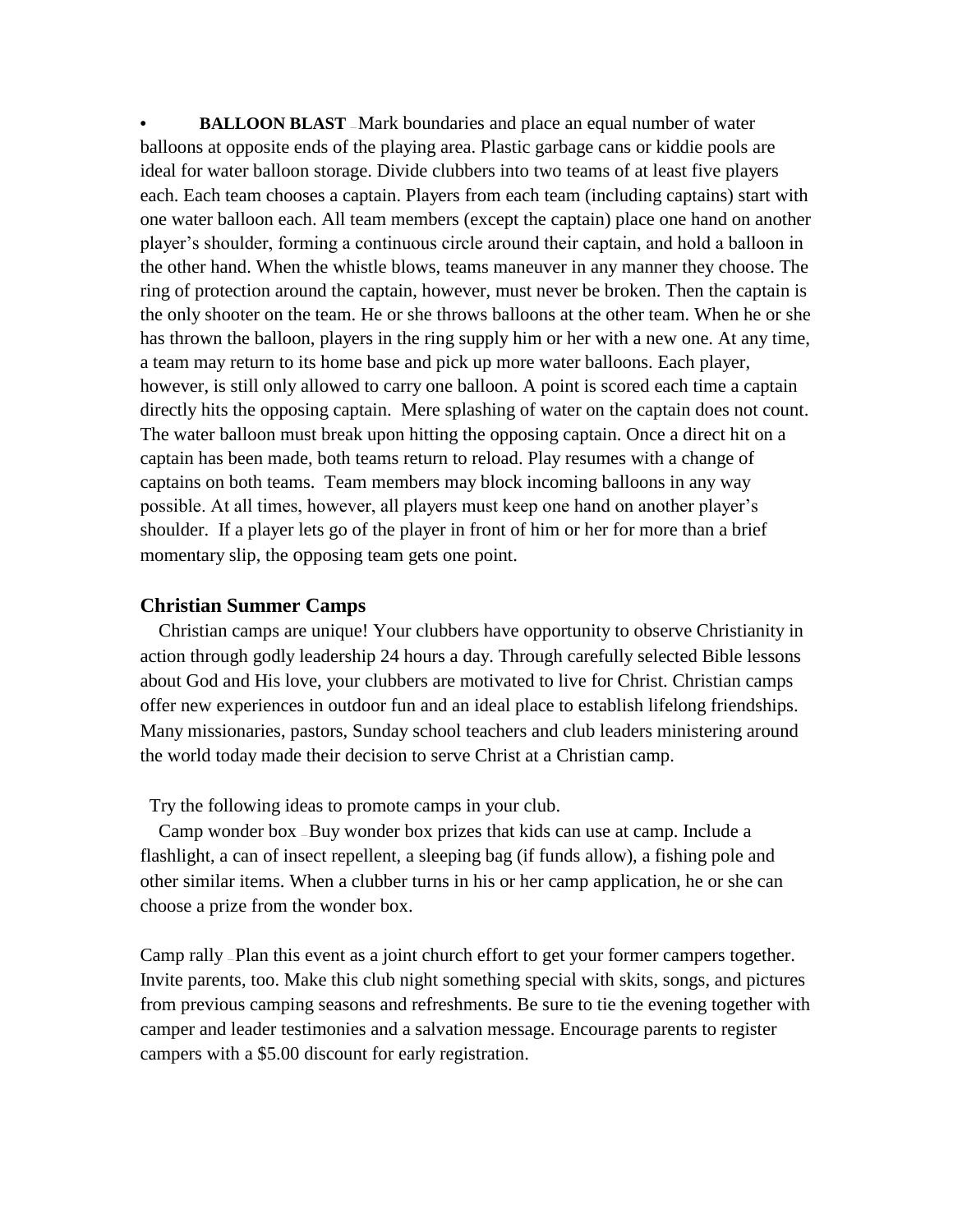Camp contest — Develop a theme and contest board, so clubbers can watch their progress toward camp. Display prizes that can be used at camp: baseball glove, camp T-shirt, flashlight or camp jacket. Develop a scoring system and run the contest for five to six weeks. Award bonus points to clubbers who turn in their camp registration and fee during the contest.

Home visitation — Many parents know very little about camp. Visit your clubbers' homes with a photo album of snapshots to help both parents and clubbers understand what camp is like. Many times, prospective campers can be registered on the spot. If there is more than one prospective camper in their family, consider reducing the rate for the second camper.

Displays — Use your Awana showcase as a camp promotion. Display camp pictures, samples of camp crafts, awards and short testimonials. List the names of all clubbers who have signed up for camp.

Poster contest — Distribute printed contest rules for designing camp posters. Include the size of the poster, the camp name, theme, dates and the deadline for submitting the poster. Select several leaders as judges, and award prizes to winners.

Stunts — Have a leader portray a typical camper. At the sound of reveille, the camper, dressed in a pair of hilarious pajamas, climbs out of his or her sleeping bag. He or she makes his or her way to the latrine, wipes the cobwebs from his or her eyes and looks through an empty picture frame as if it is a mirror. He or she pops a zit, wipes off the mirror and sprays underarm deodorant on his or her feet. At the conclusion, the leader looks through the make-believe mirror and invites the kids to spend a week at camp.

### **Awana Scholarship Camp and Canadian Adventure**

Scholarship Camps are conducted each summer in numerous locations across the United States and Canada. In Ontario, Canada, Canadian Adventure offers special wilderness camp sessions for high schoolers.

Eligibility requirements for Awana achievers may be obtained from your Awana missionaries.

Fun! That's why kids go to camp! It's a positive Christian environment, away from the routine, problems and influences of family and neighborhood friends. Most young people come knowing few others. In this different setting, they are able to drop their masks and discover God's love in a new way.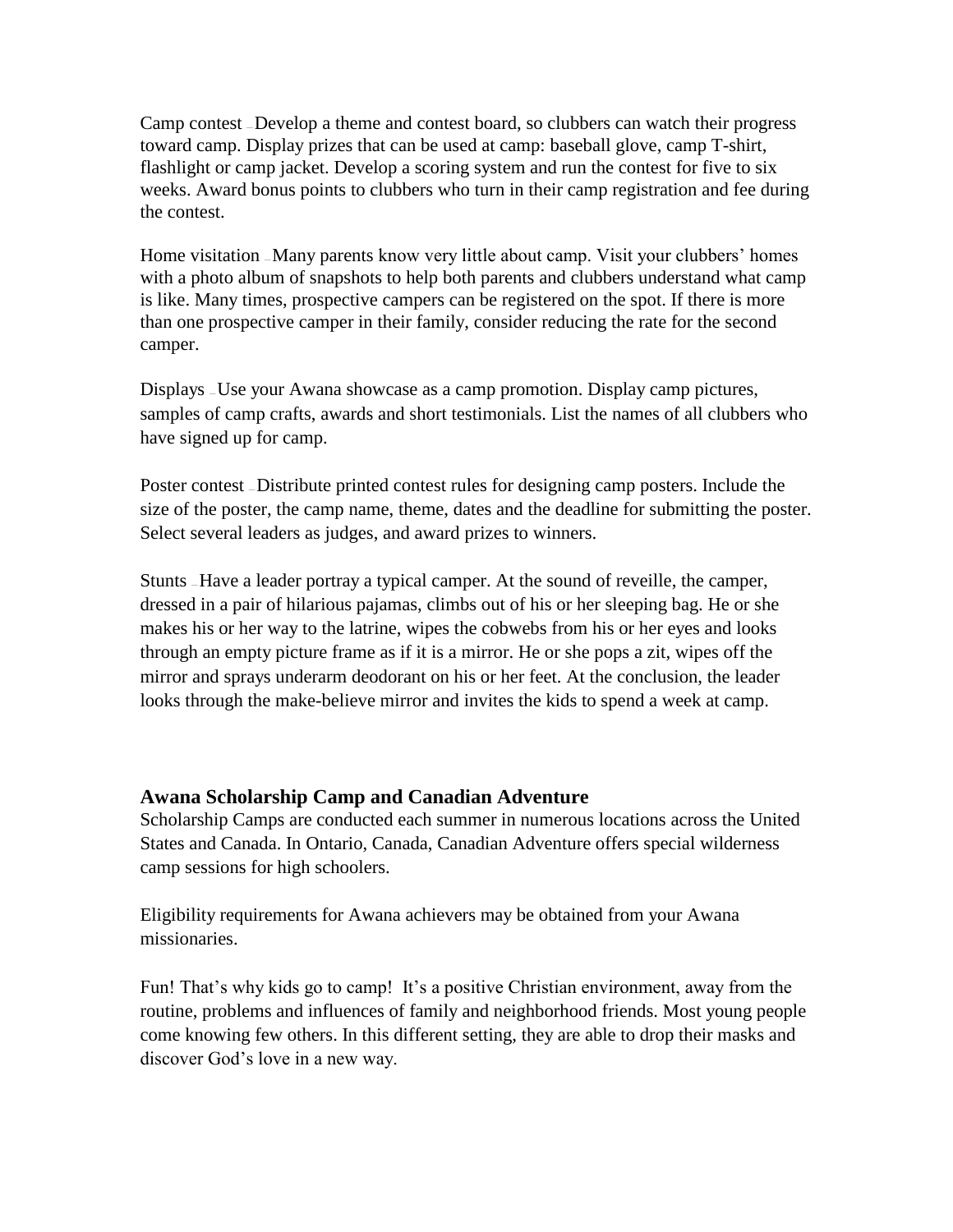Christian friendships — The caliber of campers is high. They're all award winners. As campers laugh, cry, pray, study and strive together for excellence, they develop strong friendships which continue beyond the week of camp.

New experiences — Campers participate in wholesome activities which they've never experienced before. Guided participation in sports, stunts, water fun, four-team competition, music and Bible study provides memories which last a lifetime.

Christian adult counselors — Awana missionaries, pastors and trained leaders make up the Scholarship Camp staff with a low adult/camper ratio. Each youth receives individualized attention and benefits from mature Christian adults. Few camps offer the leadership which the Awana Scholarship camping program affords.

Spiritual growth — Because campers have already attended Awana club for several years, most have accepted Christ as Savior. The motivation for spiritual growth is high. An important part of each camp day is the morning Bible study and the evening meeting of inspiration and teaching. Personal workbooks assist clubbers in their private study of God's Word. A distinct achievement system encourages each clubber in personal Bible study and memorization.

FOR MORE INFORMATION - Contact your Awana missionaries for specific information regarding the coming Scholarship Camp season. They will gladly provide you with dates, locations and camper (and counselor) applications.

## **Preserving the Fruits of Camp**

The following article, used by permission of Camping Guideposts (Duluth, MN), comes from the experiences of a pastor. As a camping specialist, he shares his keen insights with us all.

Everyone who enjoys fishing also knows some of the fisherman's frustrations. Imagine bringing a really good fish up to the boat only to lose it through inept handling of the fishing net! Or worse yet, have you ever experienced the feeling of exasperation of trying to land a fish without a landing net? While I don't want to push the theology of this parable too far, there are striking similarities. Preserving decisions made at camp demands serious, consistent attention. It's called follow-up!

Follow-up begins with the counsel given to campers as they respond to invitations. Whether the decision is for salvation, restoration, dedication or life commitment, every positive response of a camper should be recorded and reinforced. Information about that decision must be sent to the camper's home church in a clear, concise manner. It's good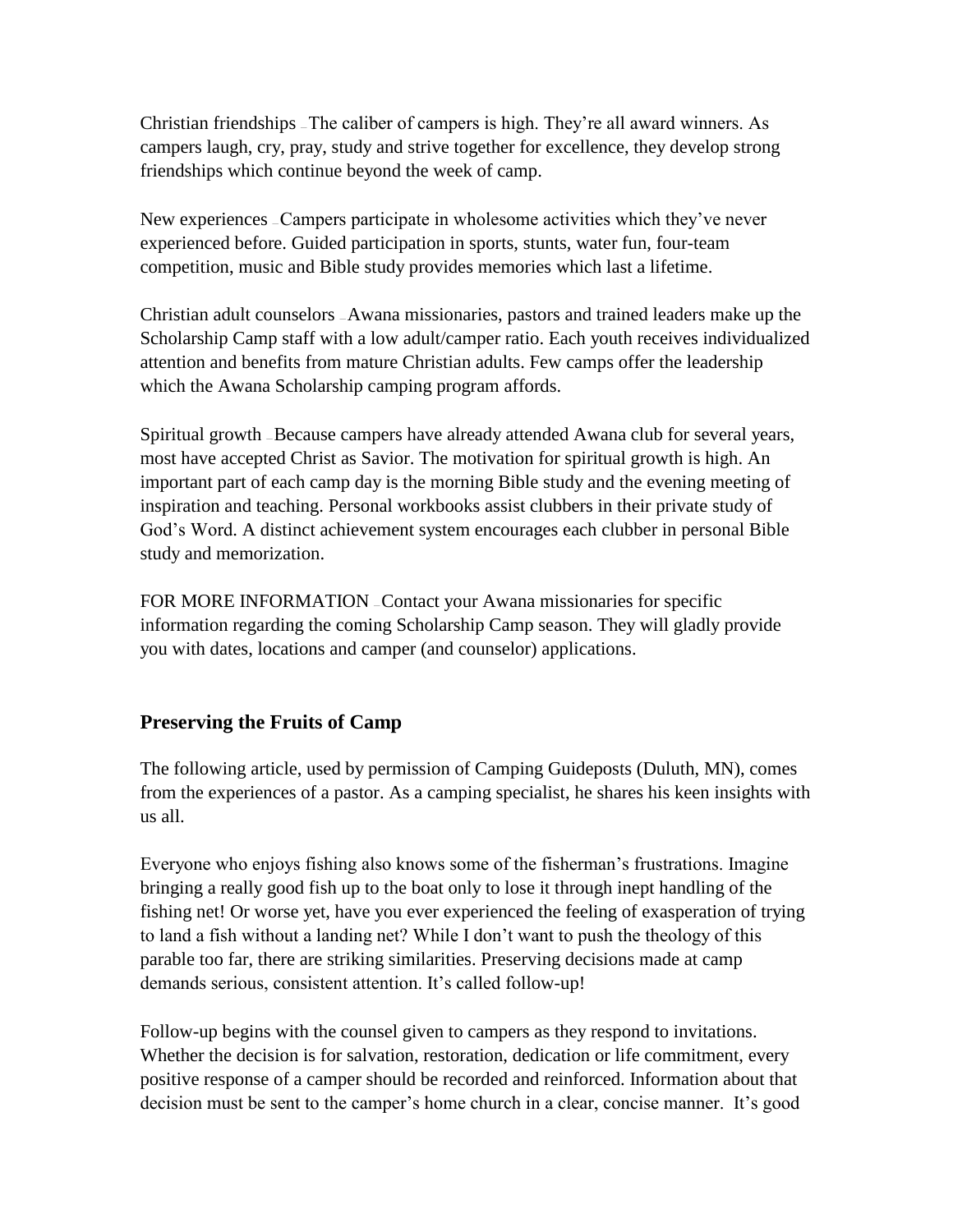to know that Jill was a happy camper, but Jill's commitment to a life of service for Christ is the vital information.

What haunts camp leaders is the knowledge that some churches ignore camper reports. How easily we fall into routines! We are pressed to maintain programs, and we forget why we're in business. I know, I'm a pastor.

Follow-up: Who? Every pastor should pray mightily for people to share the burden of ministry. One person should be responsible for camp follow-up. I want to know about the decisions my campers make. But I have a few dozen kids. You may have more! We need help.

News concerning camper decisions should filter down to everyone concerned with that person — Awana leaders, Sunday school teachers and youth leaders, parents (when appropriate) and surely, the pastor.

Follow-up: How? All Bible teaching is follow-up. Sometimes we duplicate efforts and overlook what is already in place. We don't need to create new activities to do a better job than we're already doing. The Sunday school, worship services and prayer meetings are follow-up for new converts. I try hard to preach meaningful, Bible-teaching services that touch all ages. I would hope that campers who have made new beginnings would be encouraged to attend church services regularly.

A caring friend is follow-up. The person responsible for all camp follow-up should see that some mature Christian takes a camper as a special prayer and friendship concern. The follow-up counselor becomes a model as well as a teacher of Christian truth. Most of us learn more readily from models than lectures. A disciple is a follower, implying a leader. Christ, of course, is the ultimate Leader, but it takes time for young Christians to follow Him unaided.

Part of follow-up is the camp report time when campers are urged, even coached, to share their experiences. Nothing so strengthens a new convert than that first testimony, no matter how faltering.

Follow-up: How long? No formula can determine how long a youngster (or adult) will need personal help. How can we tell when a person is secure in the gospel? That's the genius of the church. The members of the body never relax. They always stand by to help a Christian brother or sister, no matter how young, to keep growing in Christ. The camp cannot fulfill its purpose without the church. The church is the only practical means of maintaining the spiritual momentum begun in camp.